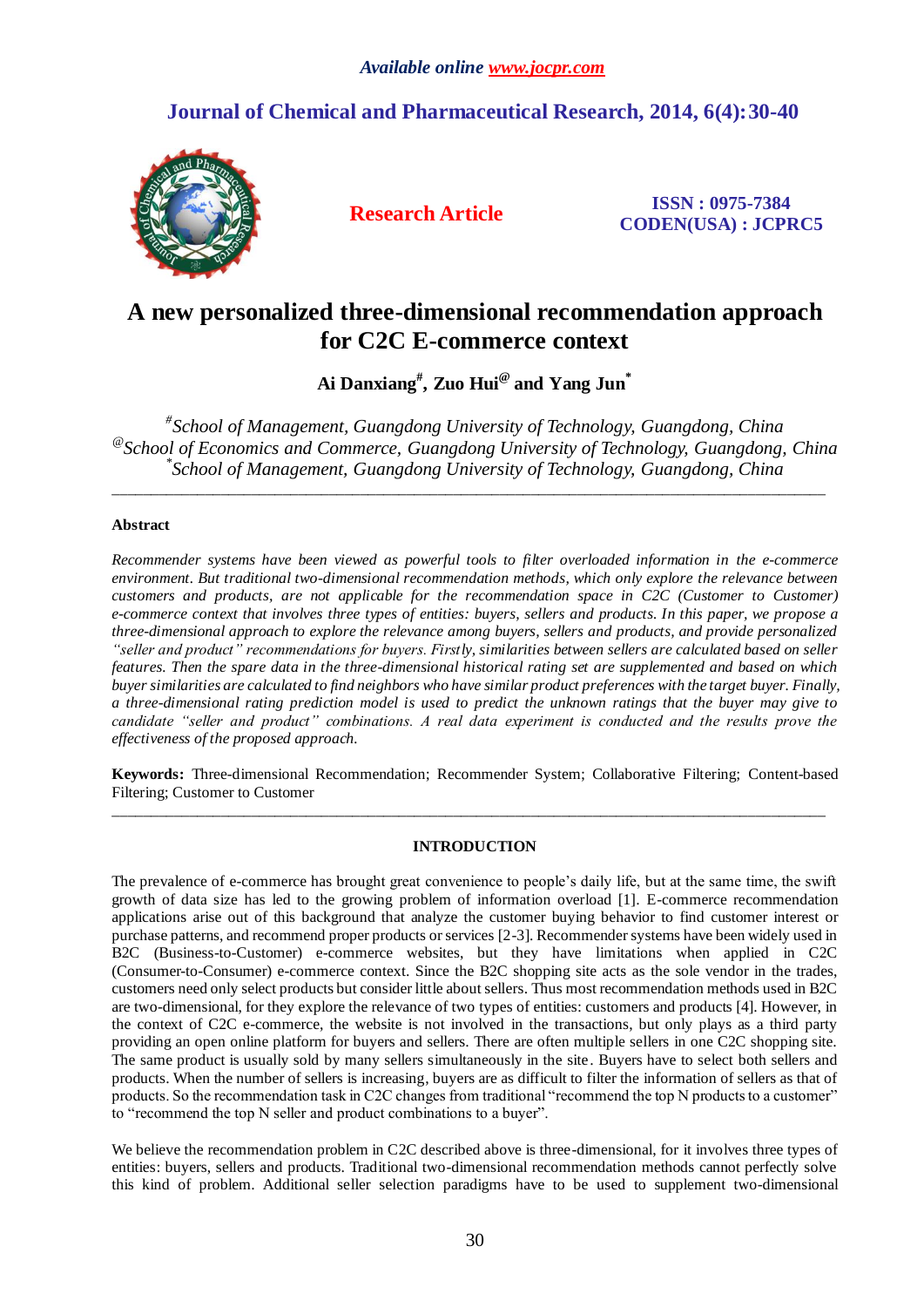recommender systems after they generate product recommendations. The simplest way is selecting sellers randomly, which means all sellers who sell the corresponding product are possible to be recommended. More commonly used way is ranking the sellers who sell the recommended product by some criterion that most buyers may concern, e.g., sales volume, credits, price etc. However, such two-dimensional recommendation combined with simple seller selection is not enough to model the complicated buyer behavior filtering both products and sellers in C2C context. For one thing, different buyers have different demands for sellers, and they usually select sellers referring to various features, not just one. So filtering sellers by a single pre-set criterion cannot reflect the personalized preferences of buyers. For another, a buyer's interest in sellers and that in products may affect each other. For example, when a buyer cannot find a satisfied seller, he may give up buying the original product and choose some substitute. So the buyer's preferences for products and that for sellers should be treated equally in the recommendation process. Currently used methods obviously give more weights to products than to sellers.

*\_\_\_\_\_\_\_\_\_\_\_\_\_\_\_\_\_\_\_\_\_\_\_\_\_\_\_\_\_\_\_\_\_\_\_\_\_\_\_\_\_\_\_\_\_\_\_\_\_\_\_\_\_\_\_\_\_\_\_\_\_\_\_\_\_\_\_\_\_\_\_\_\_\_\_\_\_*

To solve the personalized recommendation problem in C2C e-commerce context, we propose a new three-dimensional approach. Our approach has two aspects of utilities: (1) synthetically considering the buyer's preferences for both sellers and products and recommending "seller and product" combinations to the target buyer. We learn the buyer's preferences for products using collaborative filtering method [5], namely, find neighbors by measuring buyer-buyer similarity based on their co-ratings of products, and recommend the products that the neighbors have rated highly in the past. The buyer's preferences for sellers is learned using context-based filtering method [6], namely, measure seller-seller similarity based on their features, and recommend the sellers that have a high degree of similarity to those the target buyer or his neighbors have rated highly in the past; (2) alleviating the influence of spare data. Data sparsity is a well-known problem in recommender system [4], and it becomes more severe in the three-dimensional recommendation space. Since there are large number of "seller and product" combinations in a C2C shopping site, the number of ratings already obtained is usually very small compared to the number of ratings that need to predict. So we design a rating inference mechanism to supplement the data set and ensure the validity of the recommendation calculations in our approach.

## 1. TRADITIONAL TWO-DIMENSIONAL RECOMMENDATION METHODS

Traditional two-dimensional recommendation methods can be divided into two main groups: collaborative filtering (CF) and content-based filtering (CB) [7].

CF has thus far been the most successful recommendation technique and used in a number of different applications [8]. It works by recommending items to a target user through a process of identifying neighbors (people who share similar preferences for items) and looking for those items that the target user is most likely to select [9]. Before the recommendation process, the user profile should be constructed, which is usually represented as a user-item matrix and formed from historical ratings. Table 1shows an example of the matrix. The value scope of the ratings is usually 0 to1 or -1 to 1. "NULL" means the user has not rated the item yet.

|  |  |  | Table 1: Example of user-item rating matrix |
|--|--|--|---------------------------------------------|
|--|--|--|---------------------------------------------|

|                |      | l2   | l3                   | $\cdots$ | $I_{m}$     |
|----------------|------|------|----------------------|----------|-------------|
| u <sub>1</sub> | 0.42 | NULL | 0.71                 | .        | <b>NULL</b> |
| $\mathbf{u}_2$ | NULI | 0.25 | 0.57                 | .        | 0.80        |
|                | .    | .    | $\ddot{\phantom{0}}$ | .        | .           |
| $u_n$          | 0.31 | 0.45 | NULL                 | .        | 0.66        |

Once the user profile is built, CF systems try to predict the utilities of items for a particular user based on the items previously rated by other users. Algorithms for collaborative recommendations can be grouped into two general classes: memory-based and model-based [9]. Memory-based algorithms [9-12] are heuristics that make rating predictions based on the entire collection of items previously rated by the users. That is, the value of the unknown rating  $r(u,i)$  for user u and item i is computed as an aggregate of the ratings of some other users(neighbors) for the same item i [13], i.e.,

$$
r(u,i) = \underset{u' \in \hat{U}}{\text{ager}} \ r(u',i) \tag{1}
$$

where aggr denotes the aggregation function, like weighted sum or adjusted weighted sum.  $\hat{U}$  denotes the set of K neighbors that have rated item i and are similar to user u (K can range anywhere from 1 to the number of all users). Neighborhood of u is decided by the similarity measure between users u and u',  $\sin(u, u')$ . Various approaches have been used to compute  $sim(u, u')$ . In most of these approaches,  $sim(u, u')$  is based on the ratings of items that both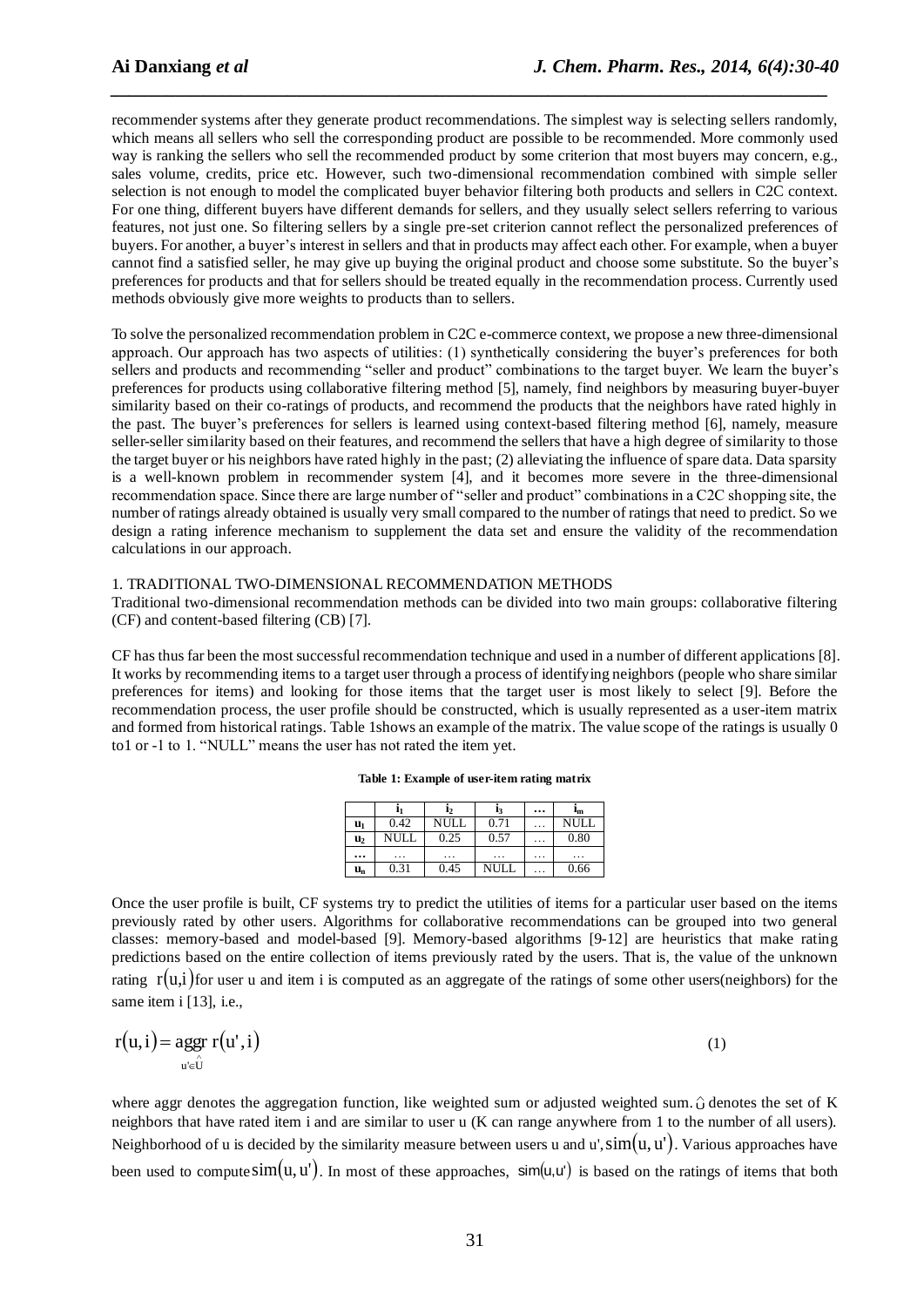users u and u'have rated. The two most popular approaches are the correlation-based approach [10-11] and the cosine-based approach [8][14]. In contrast to memory-based methods, model-based algorithms use the collection of ratings to learn a model, which is then used to make rating predictions [15-17].

*\_\_\_\_\_\_\_\_\_\_\_\_\_\_\_\_\_\_\_\_\_\_\_\_\_\_\_\_\_\_\_\_\_\_\_\_\_\_\_\_\_\_\_\_\_\_\_\_\_\_\_\_\_\_\_\_\_\_\_\_\_\_\_\_\_\_\_\_\_\_\_\_\_\_\_\_\_*

CB methods [18-21] learn a profile of the user's interests based on the features presented in items that the user has rated. Schafer et al. [2] call this "item-to-item correlation". The type of user profile derived by a content-based recommender depends on the learning method employed. Decision trees, neural nets, and vector-based representations have all been used.

#### 2. THREE-DIMENSIONAL RECOMMENDATION APPROACH FOR C2C E-COMMERCE CONTEXT 2.1PROBLEM DEFINITION

The recommendation problem inC2C context can be formally described as follows.

Let  $B = \{b_1, b_2, b_3, \ldots, b_n\}$  be the set of buyers,  $S = \{s_1, s_2, s_3, \ldots, s_k\}$  be the set of sellers, and  $\mathrm{P=}\{\mathrm{p}_1,\,\mathrm{p}_2,\,\mathrm{p}_3,\ldots,\mathrm{p}_\mathrm{m}\}$  be the set of products.

#### $\bullet$  Given

(1) the set of historical ratings  $R = \{r(b, s, p) | b \in B, s \in S, p \in P\}$ , where  $r(b, s, p)$  indicates the rating that buyer b gives to product p and its seller s. R forms a three-dimensional recommendation space, where the three dimensions correspond to buyer, seller and product respectively, as illustrated in Figure 1.If buyer b has not given any rating to seller s and product p, then  $r(b, s, p)$  = NULL;



**Fig 1:Three-dimensional recommendation space in C2C context**

(2) the seller feature matrix SFM. SFM is built with the seller features provided by the reputation and trust system in theC2C shopping site. The vertical axis corresponds to sellers, the horizontal axis corresponds to features, and each cell  $sfm(s,f)$  indicates the value of feature f belongs to seller s. Since the measurement scales vary greatly for different features, the data of features should be generalized and ordered in advance. Table 2 illustrates an example of SFM;

**Table 2: Example of seller features matrix SFM**

|                | ß | $\mathbf{f}_2$ | $f_3$ | ${\rm r_m}$ |
|----------------|---|----------------|-------|-------------|
| $s_{1}$        |   |                |       |             |
| S <sub>2</sub> |   |                |       | 6           |
|                |   |                |       |             |
| $S_{n}$        |   |                |       | c           |

(3) the sale relation matrix SRM. In SRM, the vertical axis corresponds to sellers, the horizontal axis corresponds to products, and each cell  $\, \text{arm}(s, p) \,$  indicates whether seller s sells product p or not. ("1" means selling, "0" means not selling). Table 3 illustrates an example of SRM.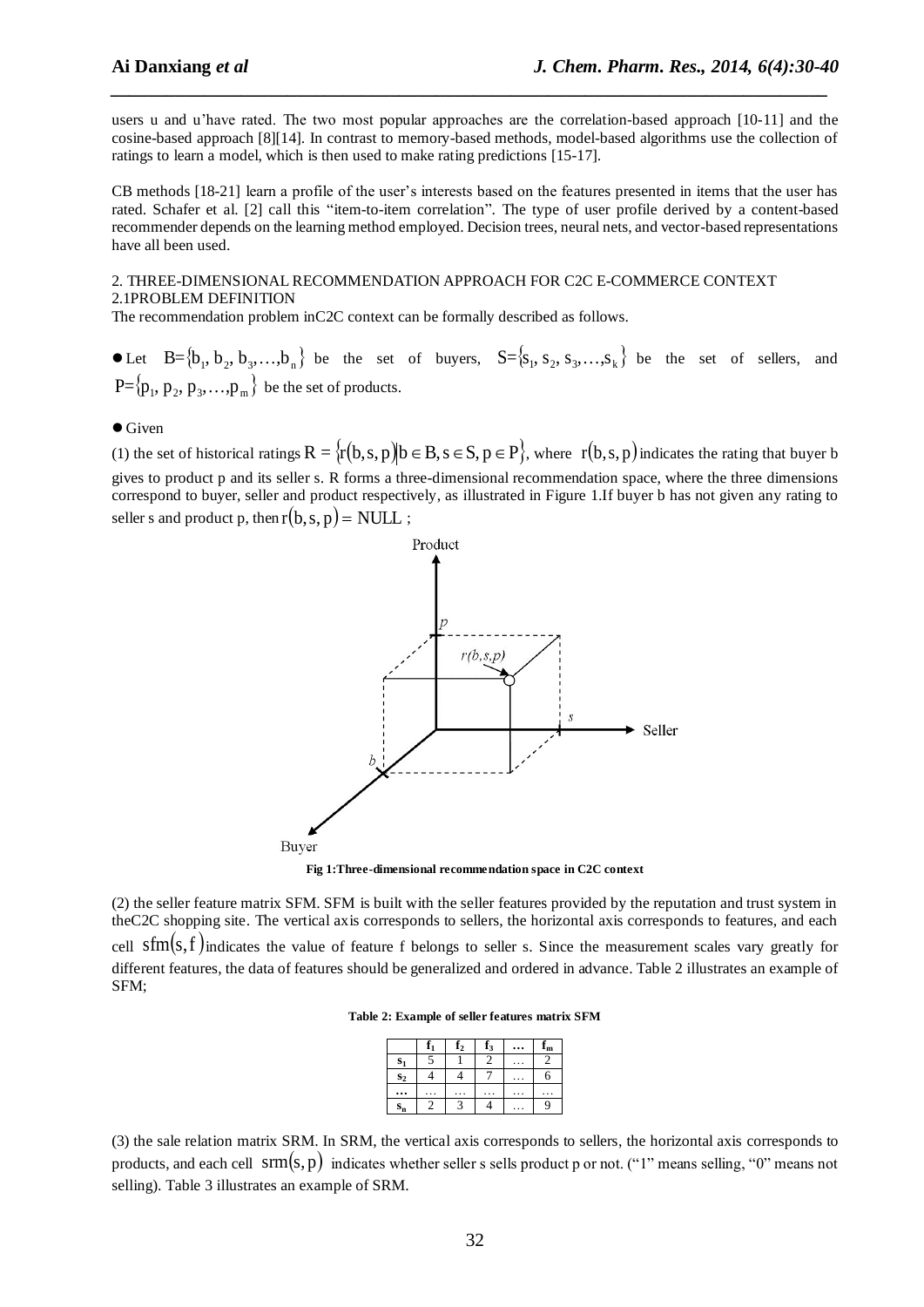# *\_\_\_\_\_\_\_\_\_\_\_\_\_\_\_\_\_\_\_\_\_\_\_\_\_\_\_\_\_\_\_\_\_\_\_\_\_\_\_\_\_\_\_\_\_\_\_\_\_\_\_\_\_\_\_\_\_\_\_\_\_\_\_\_\_\_\_\_\_\_\_\_\_\_\_\_\_* **Table 3: Example of sale relation matrix SRM**

|                | p,       | $\mathbf{p}_2$ | $\mathbf{p}_3$ | $\mathbf{p_m}$ |
|----------------|----------|----------------|----------------|----------------|
| $S_1$          | $\Omega$ |                |                | 0              |
| S <sub>2</sub> | 0        |                |                |                |
|                |          |                |                |                |
| $S_n$          |          |                |                |                |

 $\bullet$  The task of the recommendation is: according to R, SFM and SRM, predicting the unknown rating of  $r(b,s,p)$  and recommending the top N "seller and product" combinations with the highest predicted ratings.

#### 2.2 MODEL OF THE PROPOSED APPROACH

As mentioned above, we adopt the ideas of both CF and CB techniques, and compound them in our three-dimensional approach. Figure 2 shows the model of the approach.



**Fig 2:Model of three-dimensional recommendation approach**

The recommendation process in the model comprises four steps:

(1)Calculate seller-seller similarities based on seller features;

(2)Employ rating inference mechanism based on seller-seller similarities and sale relations, and supplement R with the inferred ratings;

(3)Calculate buyer-buyer similarities based on the co-ratings of products;

(4)Predict the unknown ratings for the target user and the candidate "seller and product" combinations based on seller-seller similarities and buyer-buyer similarities.

#### 2.2.1SELLER-SELLER SIMILARITY CALCULATION

To learn the buyer's preferences for sellers, we measure seller similarities using the CB method. Let  $\sin(s, s')$  be the similarity between seller *s* and *s'*, we calculate it using cosine measure based on sellers' features as follows:

$$
sim(s,s') = \frac{\sum_{i=1}^{K}sfm(s,f_i)sfm(s',f_i)}{\sqrt{\sum_{i=1}^{K}sfm(s,f_i)^2\sum_{k=1}^{n}f_k(s',f_i)^2}}
$$
(2)

where  $sfm(s, f_i)$  and  $sfm(s', f_i)$  denote the values of feature  $f_i$  that seller s and s' have in SFM. K denotes the total number of the features in SFM.

#### 2.2.2 RATING SET SUPPLEMENT

To solve the sparse data problem caused by more dimensions, we design a mechanism to supplement the historical ratings set R. The basic idea is that buyers may give similar ratings if the products are the same and the sellers are similar. Suppose buyer b has never rated product p and its seller s, but b has rated p and its other sellers, then the possible value of  $r(b,s,p)$  can be inferred according to the existing ratings and seller similarities. The calculation of the inferred rating  $r_{inference}(b, s, p)$  is as follows: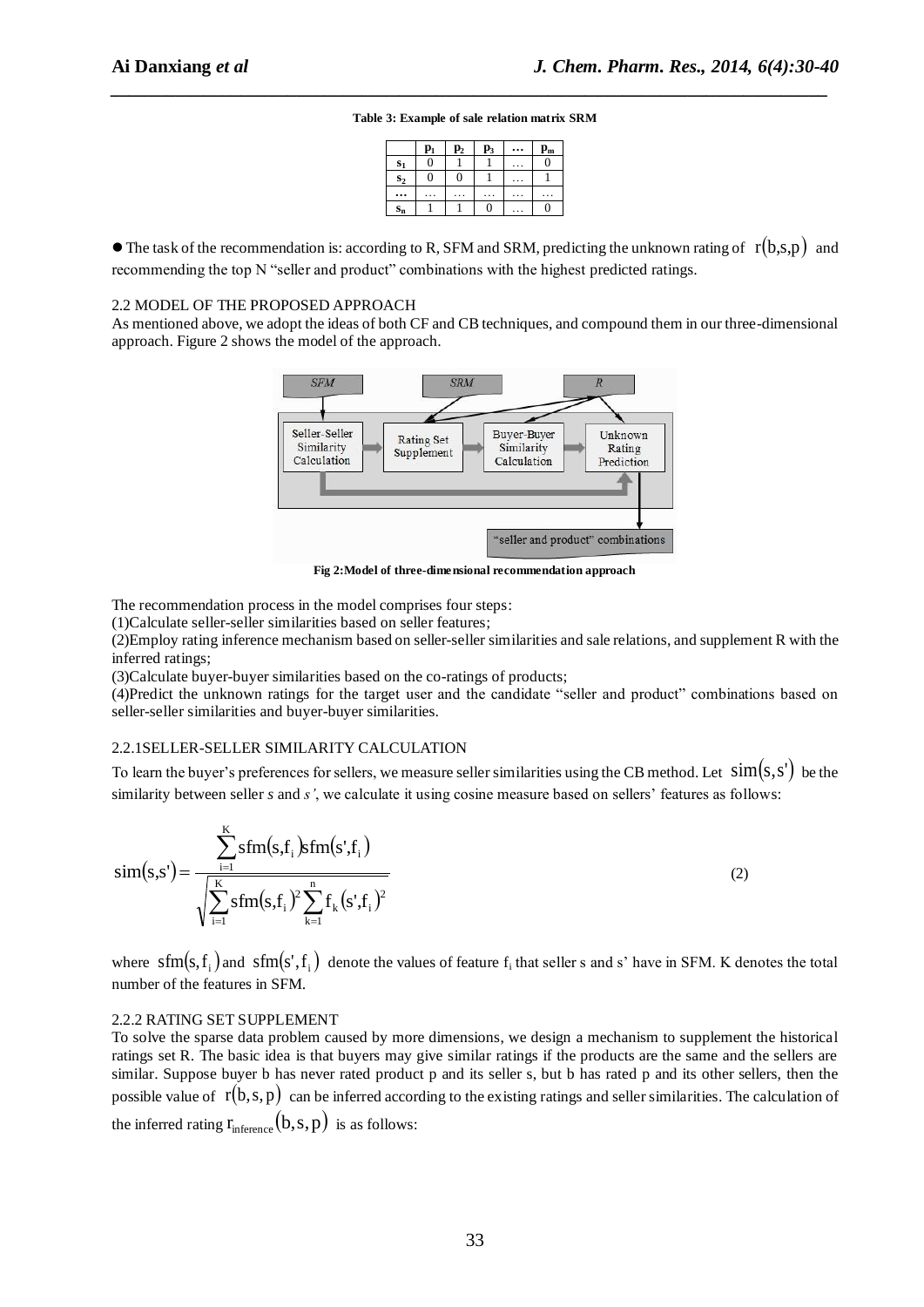$$
r_{inference}(b, s, p) = \frac{\sum_{s \in S(b, p)} r(b, s', p) \times sim(s, s')}{M}
$$
\n(3)

where  $S(b,p) = \frac{\text{s}}{\text{s}} \text{srm}(s,p) = 1, r(b,s,p) \neq \text{NULL}$  contains all sellers who sells p and buyer b has rated them and p. M denotes the number of sellers in  $S(b,p)$ .  $\text{sim}(s,s')$  denotes the similarity between sellers s and s'. All inferred ratings will be filled into R to replace the corresponding NULLs.

*\_\_\_\_\_\_\_\_\_\_\_\_\_\_\_\_\_\_\_\_\_\_\_\_\_\_\_\_\_\_\_\_\_\_\_\_\_\_\_\_\_\_\_\_\_\_\_\_\_\_\_\_\_\_\_\_\_\_\_\_\_\_\_\_\_\_\_\_\_\_\_\_\_\_\_\_\_*

# 2.2.3 BUYER-BUYER SIMILARITY CALCULATION

To learn the buyer's preferences for products, we measure buyer similarities using the CF method. That is, the similarity is computed based on the ratings of all products that the buyers have co-rated. However, the rating in R is a comprehensive evaluation given to both seller and product, so the independent rating about the product should be derived before similarity measure.

The rating  $r(b,s,p)$  that buyer b gives to seller s and product p can be considered as the weighted sum of the two independent ratings that b gives to s and that b gives to p, i.e.,

$$
r(b,s,p) = w_s r(b,s) + w_p r(b,p)
$$
\n<sup>(4)</sup>

where  $w_s$  and  $w_p$  are weights indicates the extent of importance that the buyer attaches to the seller or the product.  $r(b,s)$  can be computed as the average of all existing ratings involving b and s in R, i.e.,

$$
r(b,s) = \frac{\sum_{p' \in P(b,s)} r(b,s,p')}{L_p}
$$
\n
$$
(5)
$$

where  $P(b,s) = \{p | srm(s, p) = 1, r(b, s, p) \neq NULL \}$ contains all products sold by seller s and buyer b has rated s and them. L<sub>p</sub> denotes the number of products in  $P(b,s)$ . Thus, if we suppose that buyers pay equal attention to sellers and products, namely  $w_s = w_p = 0.5$ , then according to Equation (4) and Equation (5), we can derive  $r(b, p)$  as follows:

$$
r(b, p) = 2r(b, s, p) - \frac{\sum_{p' \in P(b, s)} r(b, s, p')}{L_p}
$$
 (6)

Since it is possible that buyer b has bought and rated product p from several different sellers, the derived value of  $r(b, p)$  may not be unique. In this situation, we take the average of all  $r(b, p)$ s as the final rating.

Once the independent ratings that buyers give to products are derived, the buyer-buyer similarities can be measured as the traditional CF method does. Let  $\sin(b, b')$  be the similarity between buyer b and b', we calculate  $\sin(b, b')$  using Pearson correlation coefficient as follows:

$$
\operatorname{sim}(b, b') = \frac{n \sum_{p \in \overline{P}} r(b, p)r(b', p) - \sum_{p \in \overline{P}} r(b, p) \sum_{p \in \overline{P}} r(b', p)}{\sqrt{n \sum_{p \in \overline{P}} r(b, p)^2 - (\sum_{p \in \overline{P}} r(b, p)^2)} \sqrt{n \sum_{p \in \overline{P}} r(b', p)^2 - (\sum_{p \in \overline{P}} r(b', p)^2}}
$$
(7)

where P denotes the set of all products co-rated by both b and b'.

#### 2.2.4UNKNOWN RATING PREDICTION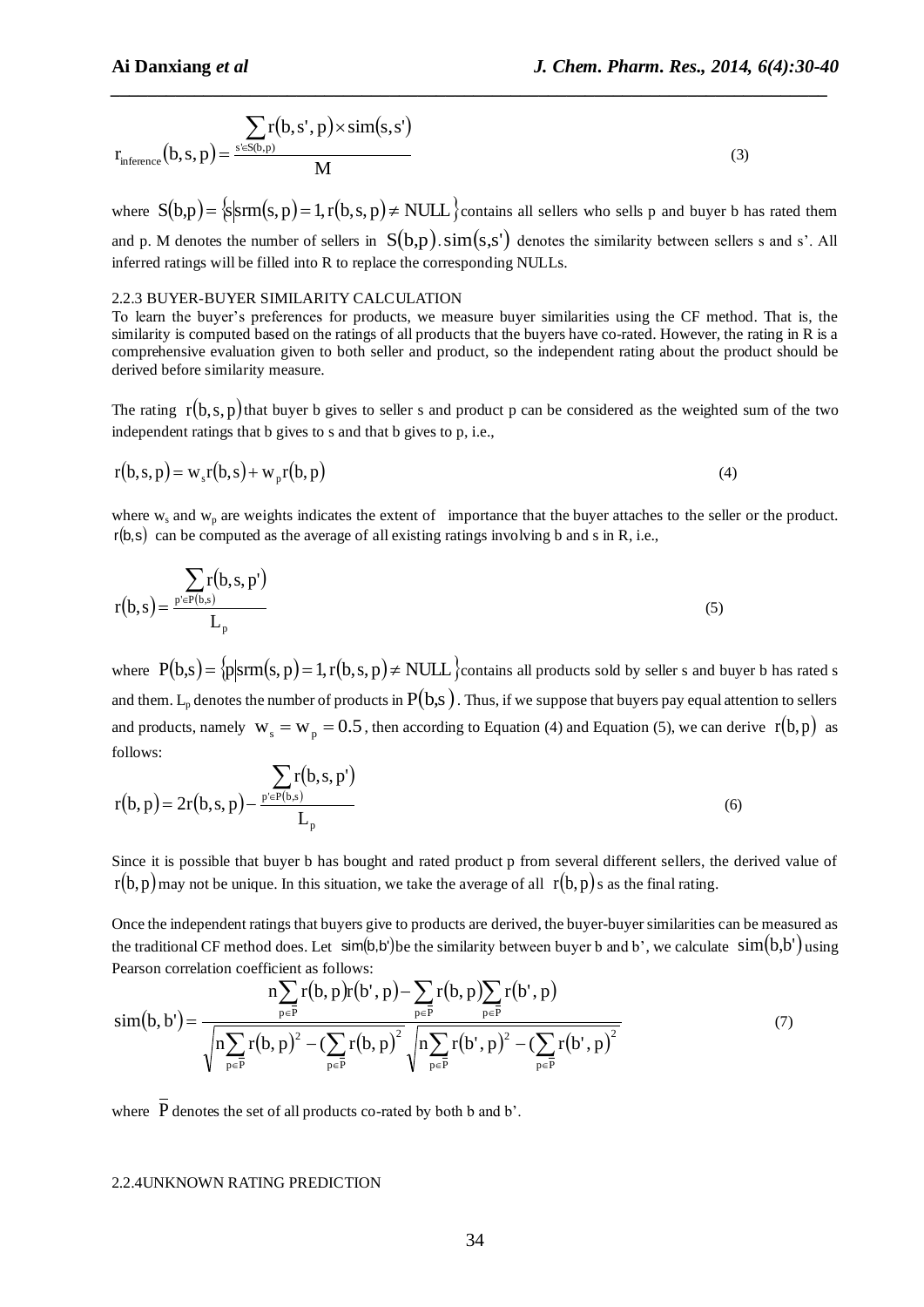(8)

To predict the unknown rating that a buyer gives to a candidate "seller and product" combination, we extends the predict model of the traditional two-dimensional CF to involve three types of entities. Similar with Equation 1, the unknown rating  $r(b,s,p)$  is computed as an aggregate of the ratings for the same product p given by K neighbors, i.e.,

*\_\_\_\_\_\_\_\_\_\_\_\_\_\_\_\_\_\_\_\_\_\_\_\_\_\_\_\_\_\_\_\_\_\_\_\_\_\_\_\_\_\_\_\_\_\_\_\_\_\_\_\_\_\_\_\_\_\_\_\_\_\_\_\_\_\_\_\_\_\_\_\_\_\_\_\_\_*

$$
r(b, s, p) = \underset{s \in \hat{B}}{\operatorname{ager}} r(b', s', p)
$$
\n
$$
\wedge
$$

where B denotes the set of neighbors (K buyers who have rated product p and are similar to buyer b).  $S(p)$  denotes the set of sellers who sell product p.

We use the adjusted weighted sum as the aggregation function, then the three-dimensional prediction model of  $r(b,s,p)$  is as follows:

$$
r(b,s,p) = \frac{\sum_{b \in \hat{B} \atop b \in \hat{B}} \text{sim}(b,b') \times \text{sim}(s,s') \times r(b',s',p)}{\sum_{b \in \hat{B} \atop s \in S(p)} |\text{sim}(b,b') \times \text{sim}(s,s')|}
$$
(9)

Buyer-buyer similarity sim(b,b') and seller-seller similarity sim(b,b') are used as weights for rating  $r(b', s', p)$  in the model. That is, the more similar b with b', and s with s', the more weights  $r(b', s', p)$  will carry in the prediction of  $r(b,s,p)$ .

## 3. EXPERIMENTAL EVALUATION

#### 3.1 DATA SET

We use real-world sales data to examine the performance of the proposed approach. The data come from Taobao, the largest C2C website in China. We collect the sale records of Canon's digital cameras and accessories during a three months period from August to October2011, and get 18573 transactions, involving 10261 buyers,842 sellers and 139 products. To make the data suitable for evaluation, we filter the records by restricting the buyers to those who have participated at least two different transactions. Finally 5218 transactions, involving 1633 buyers, 327 sellers, 139 products, are preserved. Buyers in Taobao are required to give a rating after each valid transaction. All the transaction records and the ratings constitute the historical rating set R. The original ratings from Taobao have three possible grades: good, medium and bad. For our analysis, we replace the three grades with the scores of 1, 0.5 and 0 respectively.

We also collect sale relations and seller features in the same period of time. 1386 sale relations related to the sellers and products in R are obtained to form SRM. And 18 seller features represented by the reputation system in Taobao are used to form SFM, including sales volume, favorite popularity, browsed times, price, inventory, if describe the truth, if exchangeable within 7 days, if certified products, foul play, refund dispute, penalty, is mall, credits, good rating ratio, virtual commodity transactions, physical commodity transactions, service attitude, delivery speed.

#### 3.2EXPERIMENT DESIGN

The experiment mainly involves four steps:

(1)We employ 5-fold cross-validation approach in the experiment. R is split using 20%-80% ratio and such split is done 5 times. For each of the 5 splits, we designate the 80% part as training dataset  $R_T$ ,  $R_T$  contains 4174 ratings, used to predict unknown ratings and produce recommendation results. The remaining 20% part (contains1044 ratings) is designated as evaluation dataset  $R_E$ , used to evaluate the recommendation results. Based on the definition of  $R_T$ and  $R_E$ , we have that  $R_E \cap R_T = \varphi$  and  $R_E \cup R_T = R$ ;

(2)We implement the three-dimensional recommendation approach described in Section3.2 on  $R<sub>T</sub>$  and test it on  $R<sub>F</sub>$ . The approach produces top N tuples of <seller, product> as recommendation results. Since the size of the neighborhood can substantially affect the recommendation quality, we conduct a pilot test in advance and discover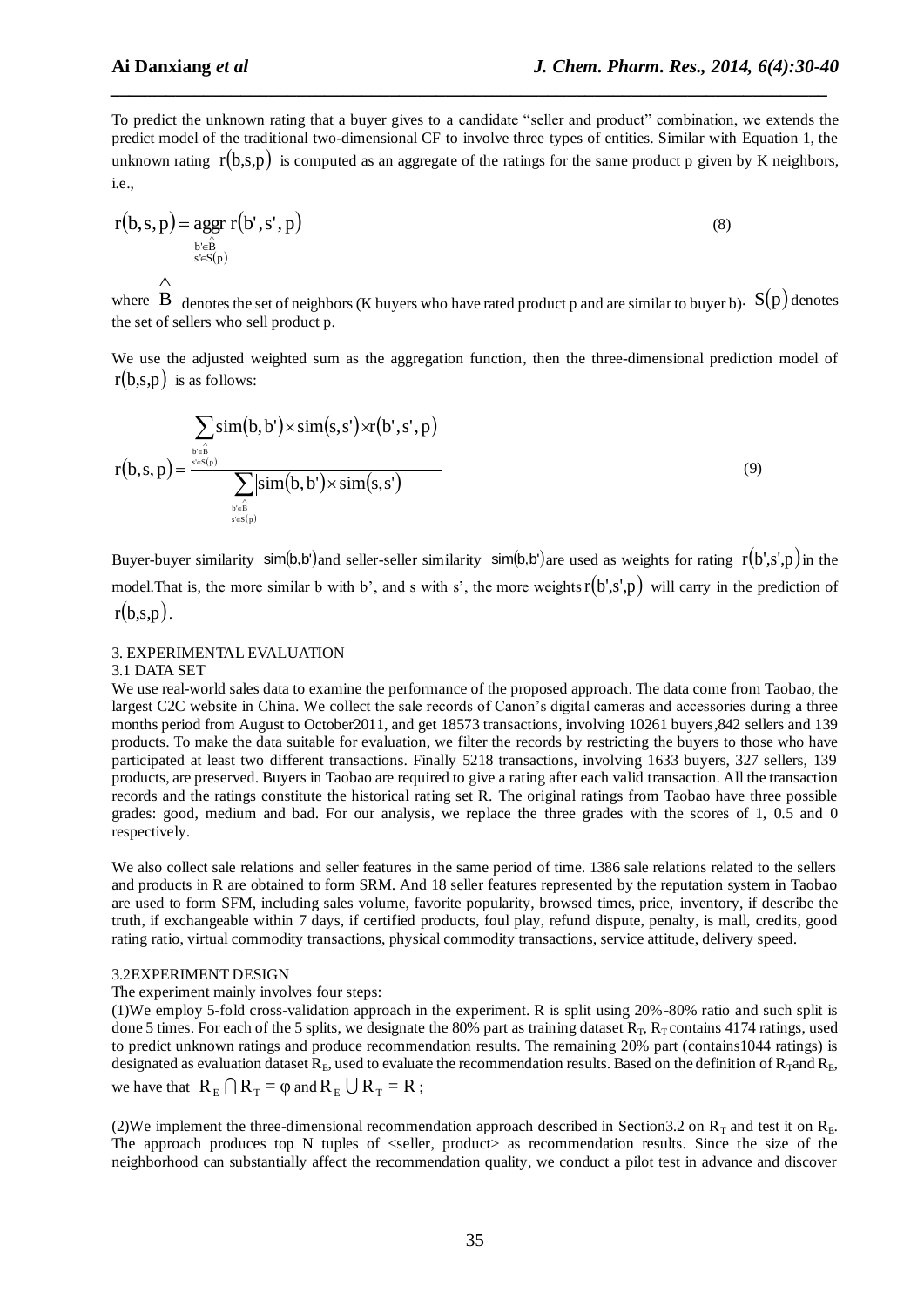that 20 is the optimal value. To evaluate the sensitivity of varied recommendation number N, we perform the experiment with different N of 5, 10, 15, 20 and 25;

*\_\_\_\_\_\_\_\_\_\_\_\_\_\_\_\_\_\_\_\_\_\_\_\_\_\_\_\_\_\_\_\_\_\_\_\_\_\_\_\_\_\_\_\_\_\_\_\_\_\_\_\_\_\_\_\_\_\_\_\_\_\_\_\_\_\_\_\_\_\_\_\_\_\_\_\_\_*

(3) To compare the proposed approach with the existing approaches, we also evaluate the two-dimensional CF approach using 5-fold cross-validation method on our data set. After the two-dimensional CF approach has produced the product recommendations, we use four common ways to select a seller for each recommended product: a) select the seller randomly; b) select the seller with the largest sales volume; c) select the seller with the lowest price; and d) select the seller with the highest credits. Thus all these four approaches also produce N tuples of <seller, product> as recommendation results;

(4) We use precision, recall and F1 metric [22], three widely-used measures to evaluate the predictive performance the recommendations. Precision is the fraction of recommended "seller and product" combinations that the buyer really selects. Recall is the fraction of buyer-really-selected "seller and product" combinations that are F1 metric combines recall and precision and gives equal weight to both measures:

$$
recall = \frac{correctly - recommended - < seller, product > s}{total - < seller, product > s - selected - by - buyers}
$$
\n(10)

$$
precision = \frac{correctly - recommended - < seller, product > s}{total - recommended - < seller, product > s}
$$
\n(11)

$$
F1 = \frac{2 \times \text{recall} \times \text{precision}}{\text{recall} + \text{precision}}
$$
 (12)

## 3.3 RESULT AND ANALYSIS

The detailed results of recall, precision and F1 in the experiment are reported in Table 4, 5 and 6. The Test No. in tables denotes the number of different  $R_F/R_T$  split. The results show that the recall improves and the precision drops when the recommendation number increases.

**Table 4: Recall metric for various approaches, recommendation numbers and test numbers**

| recall      | <b>Recommendation</b><br>number | 3D<br>Approach | 2D<br>Approach<br>(random) | 2D<br>Approach<br>(largest<br>sales<br>volume) | 2D<br>Approach<br>(lowest)<br>price) | 2D<br>Approach<br>(highest)<br>credits) |
|-------------|---------------------------------|----------------|----------------------------|------------------------------------------------|--------------------------------------|-----------------------------------------|
|             | 5                               | 0.112          | 0.057                      | 0.035                                          | 0.028                                | 0.037                                   |
| <b>Test</b> | 10                              | 0.157          | 0.074                      | 0.043                                          | 0.039                                | 0.045                                   |
| No.1        | 15                              | 0.236          | 0.113                      | 0.072                                          | 0.067                                | 0.080                                   |
|             | 20                              | 0.284          | 0.168                      | 0.124                                          | 0.135                                | 0.128                                   |
|             | 25                              | 0.322          | 0.204                      | 0.158                                          | 0.163                                | 0.152                                   |
|             | $\overline{5}$                  | 0.109          | 0.051                      | 0.023                                          | 0.021                                | 0.027                                   |
| <b>Test</b> | 10                              | 0.154          | 0.075                      | 0.040                                          | 0.053                                | 0.047                                   |
| No.2        | 15                              | 0.238          | 0.103                      | 0.078                                          | 0.067                                | 0.095                                   |
|             | 20                              | 0.309          | 0.180                      | 0.114                                          | 0.135                                | 0.132                                   |
|             | 25                              | 0.301          | 0.208                      | 0.137                                          | 0.165                                | 0.143                                   |
|             | 5                               | 0.104          | 0.040                      | 0.041                                          | 0.040                                | 0.039                                   |
| <b>Test</b> | 10                              | 0.140          | 0.077                      | 0.049                                          | 0.027                                | 0.042                                   |
| No.3        | 15                              | 0.233          | 0.113                      | 0.086                                          | 0.067                                | 0.083                                   |
|             | 20                              | 0.306          | 0.179                      | 0.133                                          | 0.136                                | 0.142                                   |
|             | 25                              | 0.318          | 0.204                      | 0.166                                          | 0.153                                | 0.151                                   |
|             | 5                               | 0.112          | 0.042                      | 0.017                                          | 0.028                                | 0.029                                   |
| <b>Test</b> | 10                              | 0.127          | 0.081                      | 0.049                                          | 0.039                                | 0.045                                   |
| No.4        | 15                              | 0.251          | 0.110                      | 0.071                                          | 0.069                                | 0.059                                   |
|             | 20                              | 0.287          | 0.173                      | 0.127                                          | 0.142                                | 0.128                                   |
|             | 25                              | 0.297          | 0.191                      | 0.139                                          | 0.172                                | 0.150                                   |
|             | 5                               | 0.122          | 0.070                      | 0.037                                          | 0.036                                | 0.049                                   |
| <b>Test</b> | 10                              | 0.144          | 0.074                      | 0.043                                          | 0.031                                | 0.040                                   |
| No.5        | 15                              | 0.247          | 0.106                      | 0.067                                          | 0.073                                | 0.080                                   |
|             | 20                              | 0.296          | 0.143                      | 0.132                                          | 0.135                                | 0.116                                   |
|             | $\overline{25}$                 | 0.305          | 0.188                      | 0.166                                          | 0.154                                | 0.149                                   |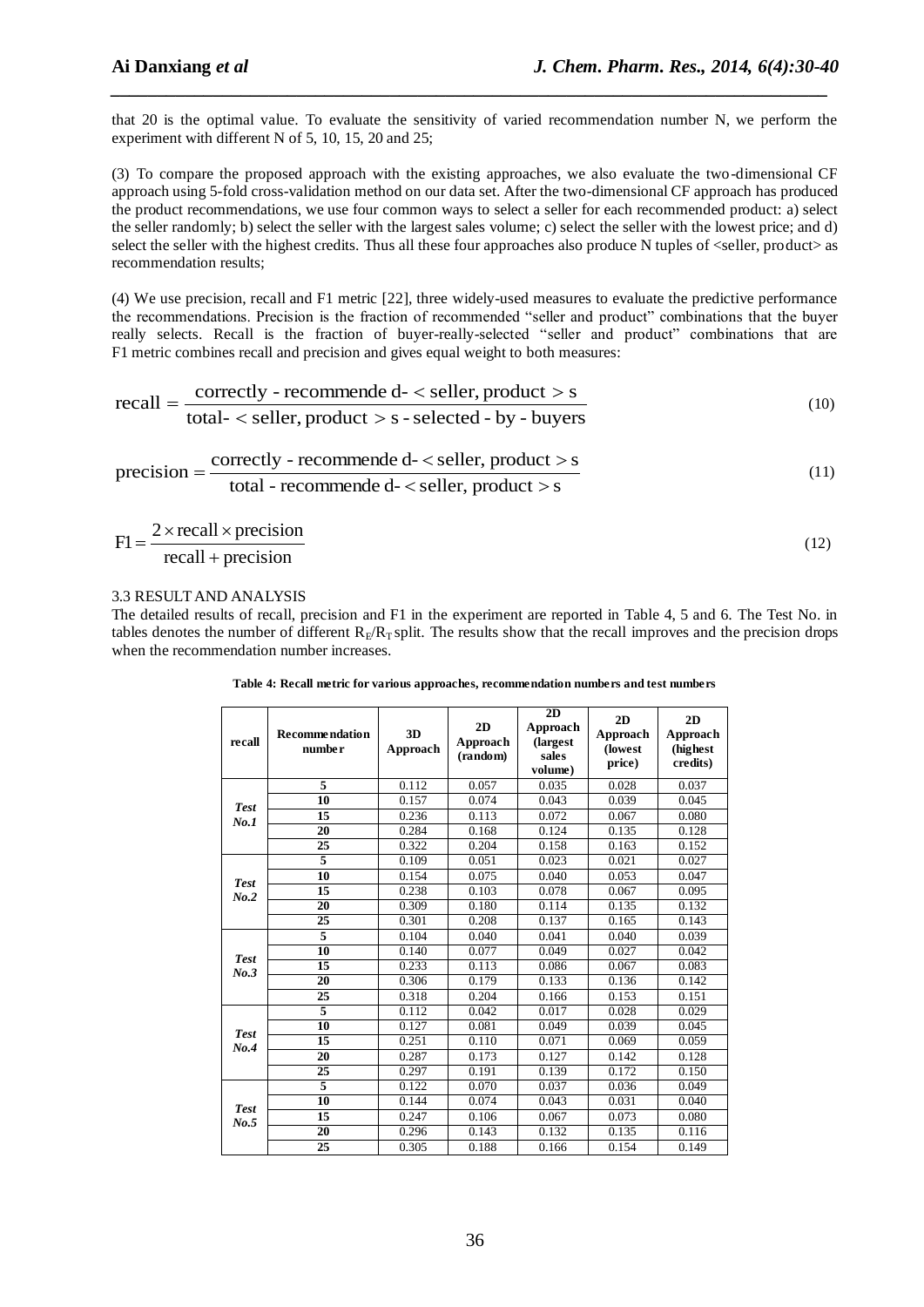Figure 3 to Figure 7 show the comparisons of F1 metric among the three-dimensional (3D) approach and the four two-dimensional (2D) approaches. In all five tests, the F1 metric reaches an optimal value when the recommendation number increases to 20.

*\_\_\_\_\_\_\_\_\_\_\_\_\_\_\_\_\_\_\_\_\_\_\_\_\_\_\_\_\_\_\_\_\_\_\_\_\_\_\_\_\_\_\_\_\_\_\_\_\_\_\_\_\_\_\_\_\_\_\_\_\_\_\_\_\_\_\_\_\_\_\_\_\_\_\_\_\_*

| precision   | <b>Recommendation</b><br>number | 3D<br>Approach | 2D<br>Approach<br>(random) | $\overline{2D}$<br>Approach<br>(largest)<br>sales<br>volume) | 2D<br>Approach<br>(lowest<br>price) | 2D<br>Approach<br>(highest<br>credits) |
|-------------|---------------------------------|----------------|----------------------------|--------------------------------------------------------------|-------------------------------------|----------------------------------------|
|             | 5                               | 0.464          | 0.362                      | 0.301                                                        | 0.274                               | 0.286                                  |
| <b>Test</b> | 10                              | 0.391          | 0.328                      | 0.259                                                        | 0.261                               | 0.270                                  |
| No.1        | 15                              | 0.308          | 0.270                      | 0.238                                                        | 0.250                               | 0.247                                  |
|             | 20                              | 0.269          | 0.235                      | 0.178                                                        | 0.153                               | 0.164                                  |
|             | 25                              | 0.228          | 0.169                      | 0.115                                                        | 0.104                               | 0.128                                  |
|             | 5                               | 0.470          | 0.362                      | 0.280                                                        | 0.283                               | 0.266                                  |
| <b>Test</b> | 10                              | 0.372          | 0.359                      | 0.266                                                        | 0.261                               | 0.292                                  |
| No.2        | 15                              | 0.314          | 0.261                      | 0.242                                                        | 0.247                               | 0.240                                  |
|             | 20                              | 0.268          | 0.224                      | 0.180                                                        | 0.147                               | 0.172                                  |
|             | $\overline{25}$                 | 0.228          | 0.169                      | 0.120                                                        | 0.11                                | 0.143                                  |
|             | $\overline{5}$                  | 0.472          | 0.374                      | 0.289                                                        | 0.279                               | 0.276                                  |
| <b>Test</b> | 10                              | 0.400          | 0.339                      | 0.261                                                        | 0.262                               | 0.259                                  |
| No.3        | 15                              | 0.284          | 0.257                      | 0.235                                                        | 0.238                               | 0.240                                  |
|             | 20                              | 0.256          | 0.225                      | 0.180                                                        | 0.163                               | 0.164                                  |
|             | $\overline{25}$                 | 0.243          | 0.164                      | 0.113                                                        | 0.117                               | 0.129                                  |
|             | $\overline{5}$                  | 0.459          | 0.371                      | 0.296                                                        | 0.291                               | 0.282                                  |
| <b>Test</b> | 10                              | 0.400          | 0.340                      | 0.261                                                        | 0.268                               | 0.263                                  |
| No.4        | 15                              | 0.314          | 0.262                      | 0.238                                                        | 0.244                               | 0.240                                  |
|             | 20                              | 0.283          | 0.241                      | 0.178                                                        | 0.157                               | 0.158                                  |
|             | $\overline{25}$                 | 0.241          | 0.156                      | 0.123                                                        | 0.109                               | 0.128                                  |
|             | 5                               | 0.469          | 0.352                      | 0.305                                                        | 0.280                               | 0.294                                  |
| <b>Test</b> | 10                              | 0.377          | 0.344                      | 0.244                                                        | 0.255                               | 0.277                                  |
| No.5        | 15                              | 0.282          | 0.281                      | 0.238                                                        | 0.265                               | 0.254                                  |
|             | 20                              | 0.275          | 0.242                      | 0.167                                                        | 0.153                               | 0.161                                  |
|             | 25                              | 0.233          | 0.163                      | 0.115                                                        | 0.106                               | 0.126                                  |

**Table 6: F1 metric for various approaches, recommendation numbers and test numbers**

| F1          | <b>Recommendation</b><br>number | 3D<br>Approach | 2D<br>Approach<br>(random) | 2D<br>Approach<br>(largest)<br>sales<br>volume) | 2D<br>Approach<br>(lowest<br>price) | 2D<br>Approach<br>(highest)<br>credits) |
|-------------|---------------------------------|----------------|----------------------------|-------------------------------------------------|-------------------------------------|-----------------------------------------|
|             | 5                               | 0.180          | 0.098                      | 0.063                                           | 0.051                               | 0.066                                   |
| <b>Test</b> | 10                              | 0.224          | 0.121                      | 0.074                                           | 0.068                               | 0.077                                   |
| No.1        | 15                              | 0.267          | 0.159                      | 0.111                                           | 0.106                               | 0.121                                   |
|             | 20                              | 0.276          | 0.196                      | 0.146                                           | 0.143                               | 0.144                                   |
|             | 25                              | 0.267          | 0.185                      | 0.133                                           | 0.127                               | 0.139                                   |
|             | 5                               | 0.177          | 0.089                      | 0.043                                           | 0.040                               | 0.049                                   |
| <b>Test</b> | 10                              | 0.218          | 0.124                      | 0.070                                           | 0.088                               | 0.081                                   |
| No.2        | 15                              | 0.271          | 0.148                      | 0.118                                           | 0.105                               | 0.136                                   |
|             | 20                              | 0.287          | 0.199                      | 0.140                                           | 0.141                               | 0.149                                   |
|             | 25                              | 0.259          | 0.186                      | 0.128                                           | 0.132                               | 0.143                                   |
|             | $\overline{5}$                  | 0.171          | 0.082                      | 0.070                                           | 0.054                               | 0.060                                   |
| <b>Test</b> | 10                              | 0.208          | 0.125                      | 0.082                                           | 0.048                               | 0.072                                   |
| No.3        | 15                              | 0.256          | 0.157                      | 0.126                                           | 0.105                               | 0.123                                   |
|             | 20                              | 0.279          | 0.199                      | 0.153                                           | 0.148                               | 0.152                                   |
|             | 25                              | 0.276          | 0.182                      | 0.134                                           | 0.132                               | 0.139                                   |
|             | 5                               | 0.180          | 0.076                      | 0.032                                           | 0.051                               | 0.052                                   |
| <b>Test</b> | 10                              | 0.193          | 0.131                      | 0.082                                           | 0.068                               | 0.076                                   |
| No.4        | 15                              | 0.279          | 0.155                      | 0.109                                           | 0.107                               | 0.095                                   |
|             | 20                              | 0.285          | 0.201                      | 0.148                                           | 0.149                               | 0.141                                   |
|             | 25                              | 0.266          | 0.171                      | 0.131                                           | 0.134                               | 0.138                                   |
|             | $\overline{5}$                  | 0.193          | 0.117                      | 0.066                                           | 0.064                               | 0.083                                   |
| <b>Test</b> | 10                              | 0.208          | 0.122                      | 0.073                                           | 0.055                               | 0.070                                   |
| No.5        | 15                              | 0.263          | 0.154                      | 0.104                                           | 0.115                               | 0.122                                   |
|             | 20                              | 0.285          | 0.180                      | 0.147                                           | 0.143                               | 0.135                                   |
|             | 25                              | 0.264          | 0.175                      | 0.136                                           | 0.126                               | 0.137                                   |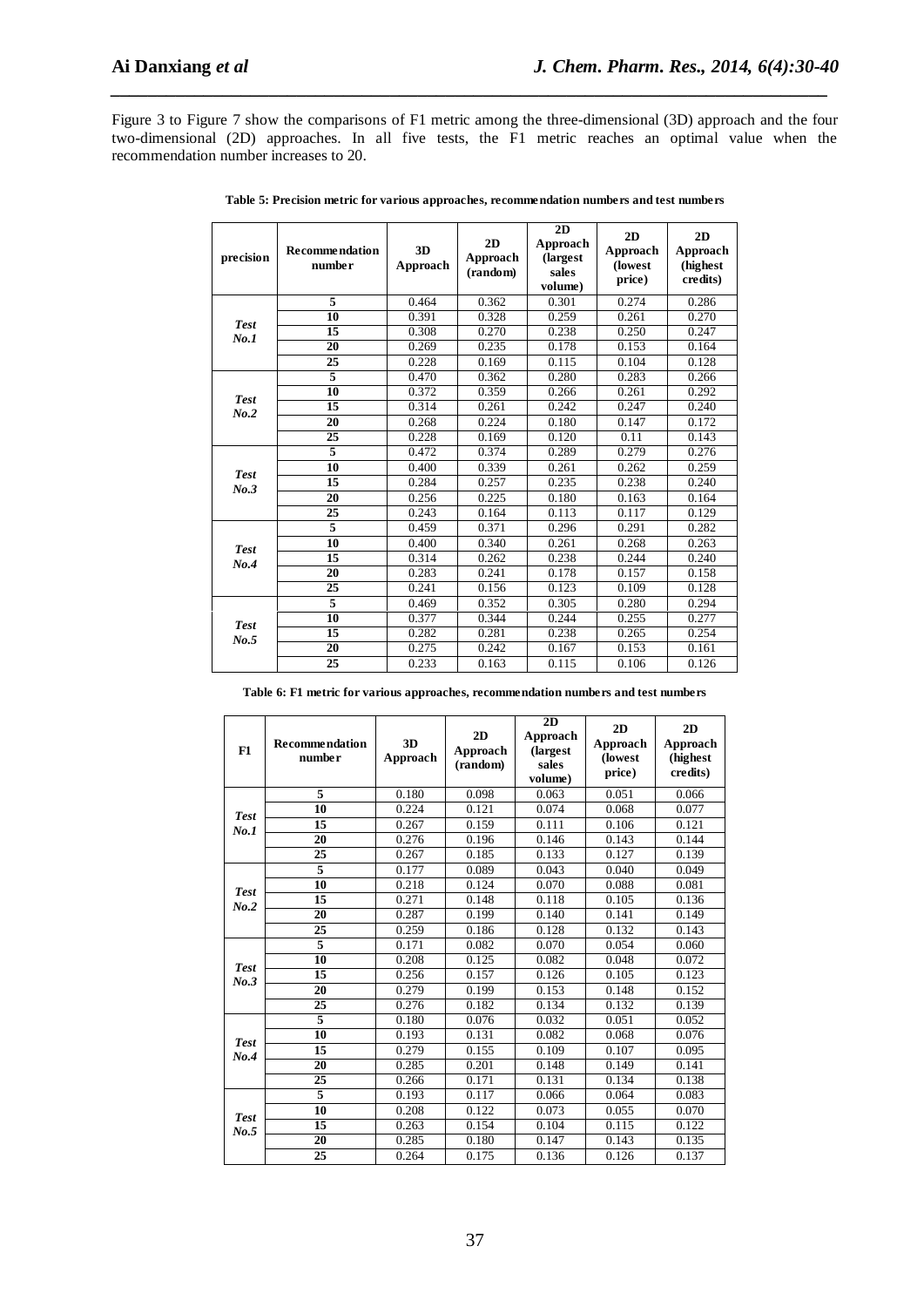





**Fig 4: F1 metric for various approaches vs. recommendation number (Test No:2)**



**Fig 5: F1 metric for various approaches vs. recommendation number (Test No:3)**

All the results show that the three-dimensional approach performs better than the other four two-dimensional approaches at all three metrics. In addition, among the four two-dimensional approaches, selecting seller randomly performs relatively better, and the other three perform with little difference. This can be explained that buyers seldom select sellers by particular sole criterion, but consider various seller features synthetically. When the seller is selected randomly, all features are possible to affect the result, so it outperforms the approaches considering only one feature. This confirms our former viewpoint that the buyer's selection of sellers in C2C context is complicated and personalized behavior, and need to be modeled by more complex means. The experiment results prove that the three-dimensional predictive model is relatively good at reflecting buyer's preferences for both seller and product.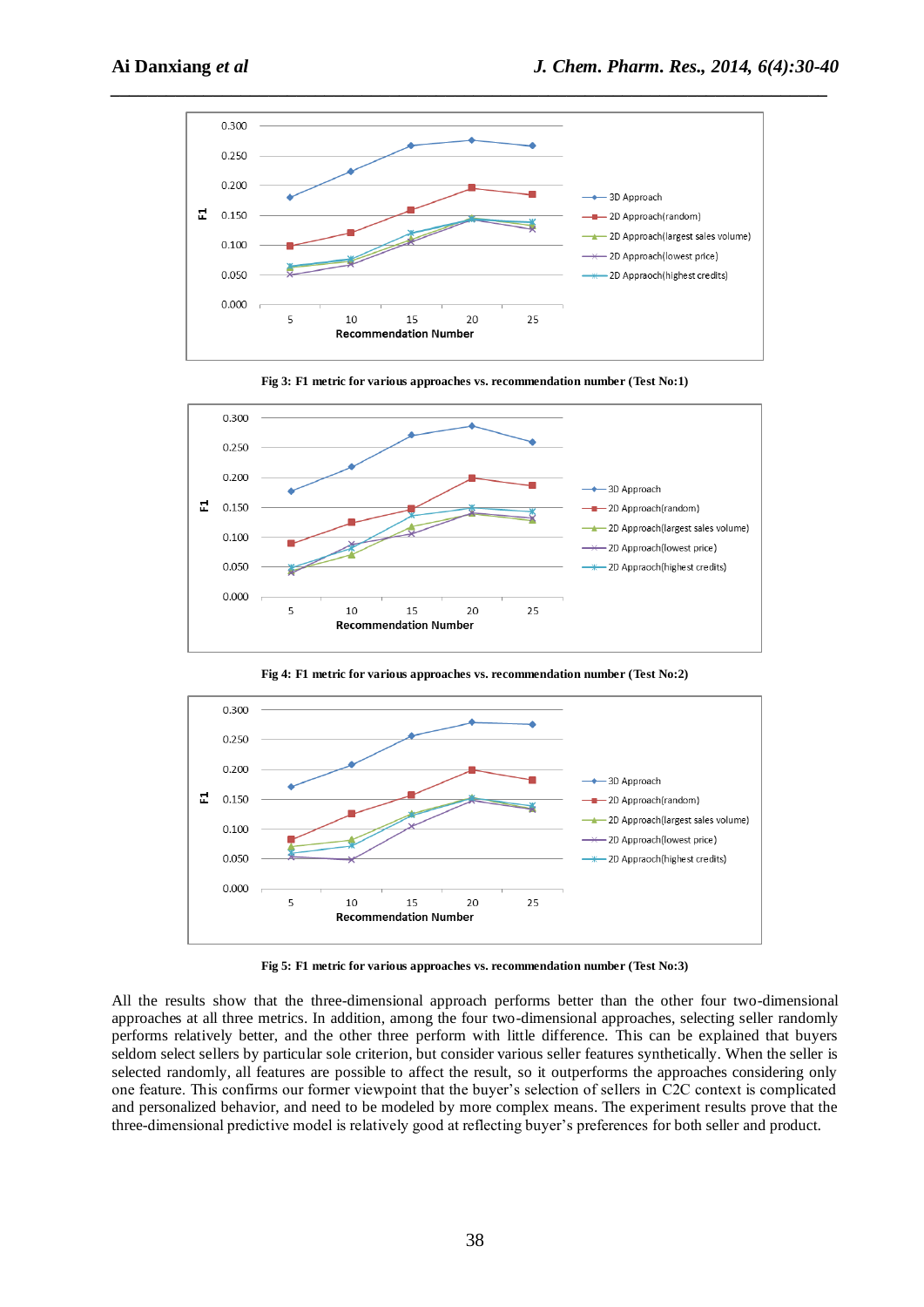





**Fig 7: F1 metric for various approaches vs. recommendation number (Test No:5)**

#### **CONCLUSION**

In this paper, we have proposed a new three-dimensional recommendation approach suitable for C2C e-commerce context, which explores the relevance among buyers, sellers and products, and recommends personalized "seller and product" combinations for buyers. Based on historical ratings, seller features and sale relations, the proposed approach combines the ideas of both the content-based filtering and the collaborative filtering to calculate seller-seller similarities and buyer-buyer similarities, and predict unknown ratings using a three-dimensional prediction model. We have also implemented a rating inference mechanism in our approach to supplement the spare data and improve the effectiveness of the calculations. To evaluate the recommendation quality, we conduct a true data experiment. The results have shown that our approach outperforms the existing approaches in the real C2C e-commerce context.

#### **Acknowledgments**

This research was financially supported by the National Social Science Foundation of China (11CTQ020), the National Natural Science Foundation of China (71203037) and the Natural Science Foundation of Guangdong Province(S2012040007883).

#### **REFERENCES**

[1] JA Konstan. *ACM Transactions on Information Systems (TOIS)*, **2004**, 22(1),1-4.

[2] JB Schafer; JA Konstan; J Riedl. *Applications of Data Mining to Electronic Commerce*. **2001**, 5-10.

[3] K Wei; J Huang; S Fu. *Proc. of International Conference on Services Systems and Services Management, IEEE*, **2007**, 1-5.

[4] G Adomavicius; R Sankaranarayanan; S Sen, A Tuzhilin.*ACM Transactions on Information Systems (TOIS)*, **2005**, 23(1), 103-145.

[5] X Su;TM Khoshgoftaar.*Advances in Artificial Intelligence*, **2009**(4),1-20.

[6] C Basu;H Hirsh;W Cohen. *Proc.of the 15th National Conference on Artificial Intelligence*, AAAI, **1998**, 714-720.